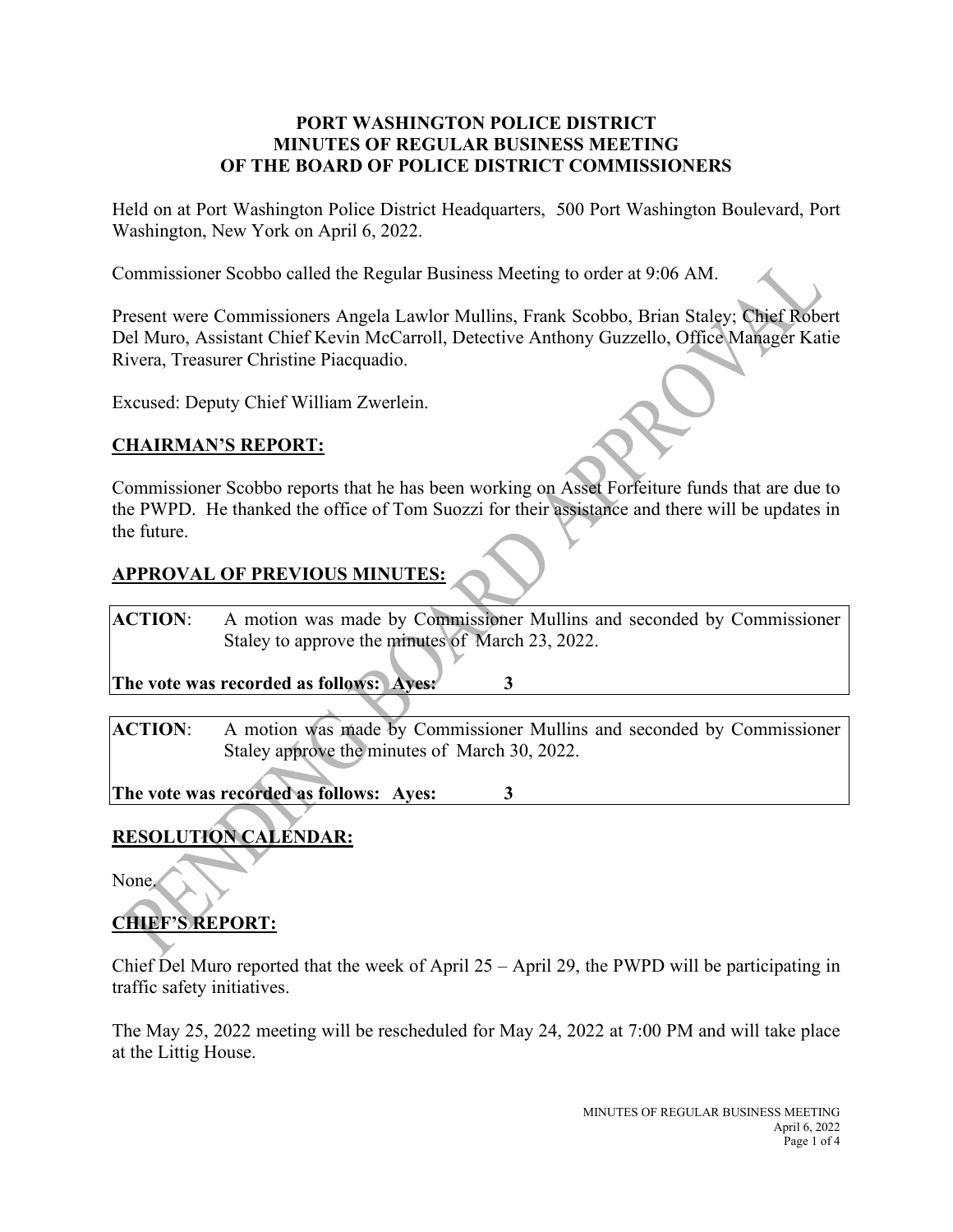Chief Del Muro reported that he and Detective Guzzello met with the Superintendent of the School District to discuss traffic conditions.

Detective Guzzello read a statement regarding the traffic conditions during school hours.

Chief Del Muro reported from 2016 to present, there have been a total of seven auto accidents during school hours. Most of the accidents have been car mirrors hitting parked car mirrors. There have been no injuries or pedestrians struck.

Detective Guzzello will be honored by the Ed Foundation this Friday at their annual gala.

Assistant Chief McCarroll reported that he spoked with the contracted impound company and they will be collecting the impound fees and forwarding to the District.

#### **COUNSEL'S REPORT:**

None.

#### **SECRETARY'S REPORT:**

Commissioner Mullins reported that it April is National Child Abuse Month and Autism Awareness Month.

#### **TREASURER'S REPORT:**

The IRMAA reimbursement was on this abstract as well as the payment for new fleet vehicles.

**ACTION:** A Motion was made by Commissioner Scobbo and seconded by Commissioner Staley to approve the April 4, 2022 in the amount of \$283,663.95.

**The vote was recorded as follows: Ayes: 3**

Chief Del Muro reported that the four vehicles have been received and IT Specialist DeMasco is configuring the computers.

Commissioner Staley reported that Hempstead PD has made an agreement that all their police officers are going to wear body cams at not expense to the police department. It came from a grant from the government. A discussion followed and it was noted that there is a costly yearly expense to maintain the body cams.

#### **OLD BUSINESS:**

Chief Del Muro reported the trees have been removed in order to replace the fence. The fence will be installed in the near future.

MINUTES OF REGULAR BUSINESS MEETING April 6, 2022 Page 2 of 4 The Dispatch Radio system project is moving along. Chief Del Muro reported that NYSACOP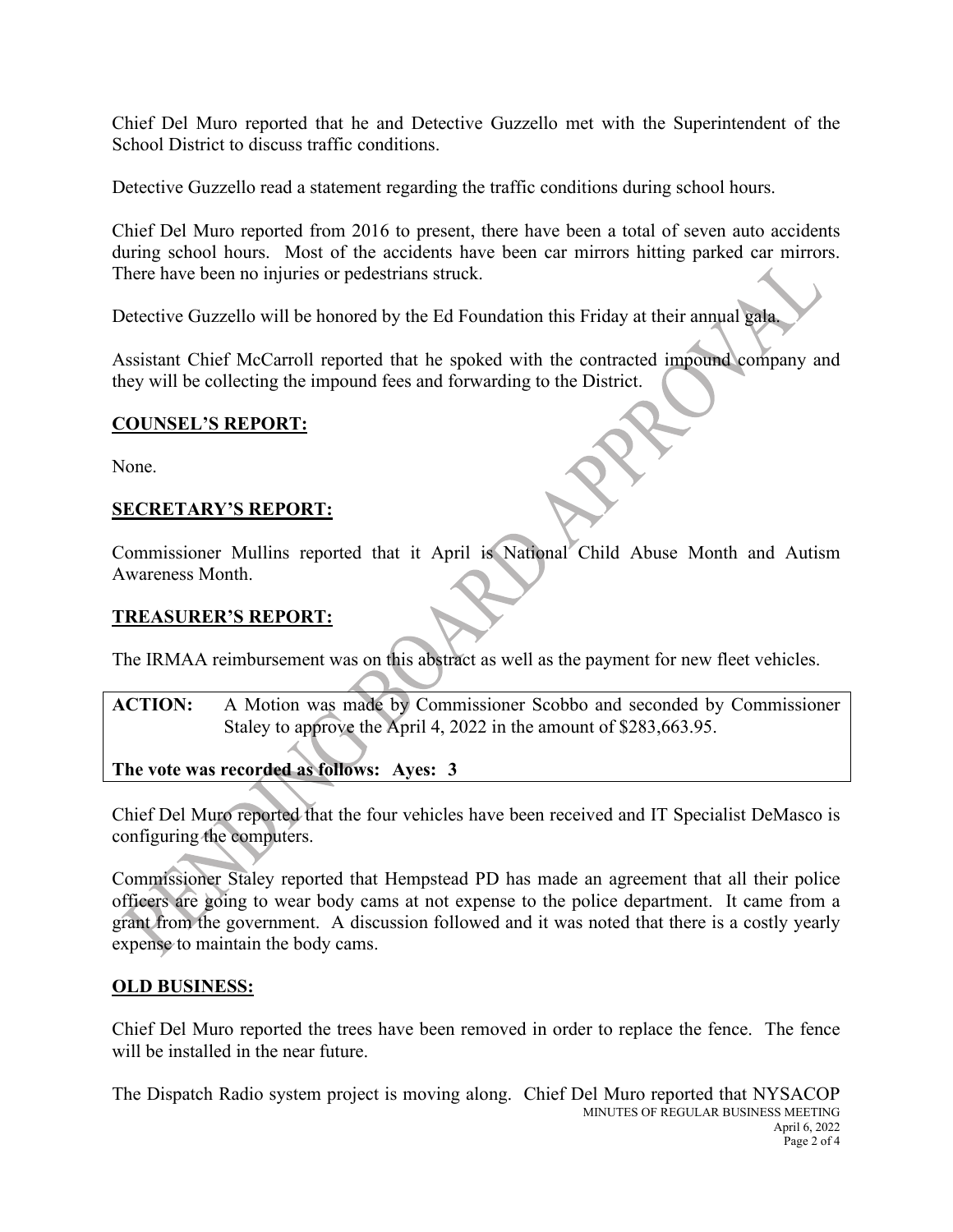is looking for radio equipment for smaller departments in the upstate region.

### **NEW BUSINESS:**

Cyber Security Solutions –

**ACTION:** A Motion was made by Commissioner Scobbo and seconded by Commissioner Mullins to enter into contract with Total Technology Solutions for additional cyber security at the monthly cost of \$1136.00.

**The vote was recorded as follows: Ayes: 3**

An interview and negotiation with a PR firm will take place in Executive Session.

**ACTION:** A Motion was made by Commissioner Scobbo and seconded by Commissioner Mullins to enter the traffic study conducted by the PWPD be entered into the minutes.

**The vote was recorded as follows: Ayes: 3**

## **UPCOMING SCHEDULE OF MEETINGS:**

- April 20, 2022 7:00 PM Regular Business Meeting
- 
- 

• May 11, 2022 9:00 AM Regular Business Meeting • May 24, 2022  $\overline{7:00 \text{ PM}}$  Regular Business Meeting

## **PUBLIC FORUM/PUBLIC SAFETY:**

A member of the public asked if there was a negotiated deal for the property since the real estate appraisal was received. No deals have been made at this time.

A member of the public thanked the District for implementing impound fees. Also, he thanked Detective Guzzello for his work on the traffic study. Also, a comment was made on the cost of body cams.

A comment was made on car larcenies and keeping key fobs in the cars. Chief Del Muro reiterated lock your cars and do not leave key fobs in the car. Also, due not leave valuables in your vehicle.

**ACTION:** A Motion was made by Commissioner Scobbo and seconded by Commissioner Staley to go into executive session at 9:38 AM to discuss contract negotiations.

**The vote was recorded as follows: Ayes: 3**